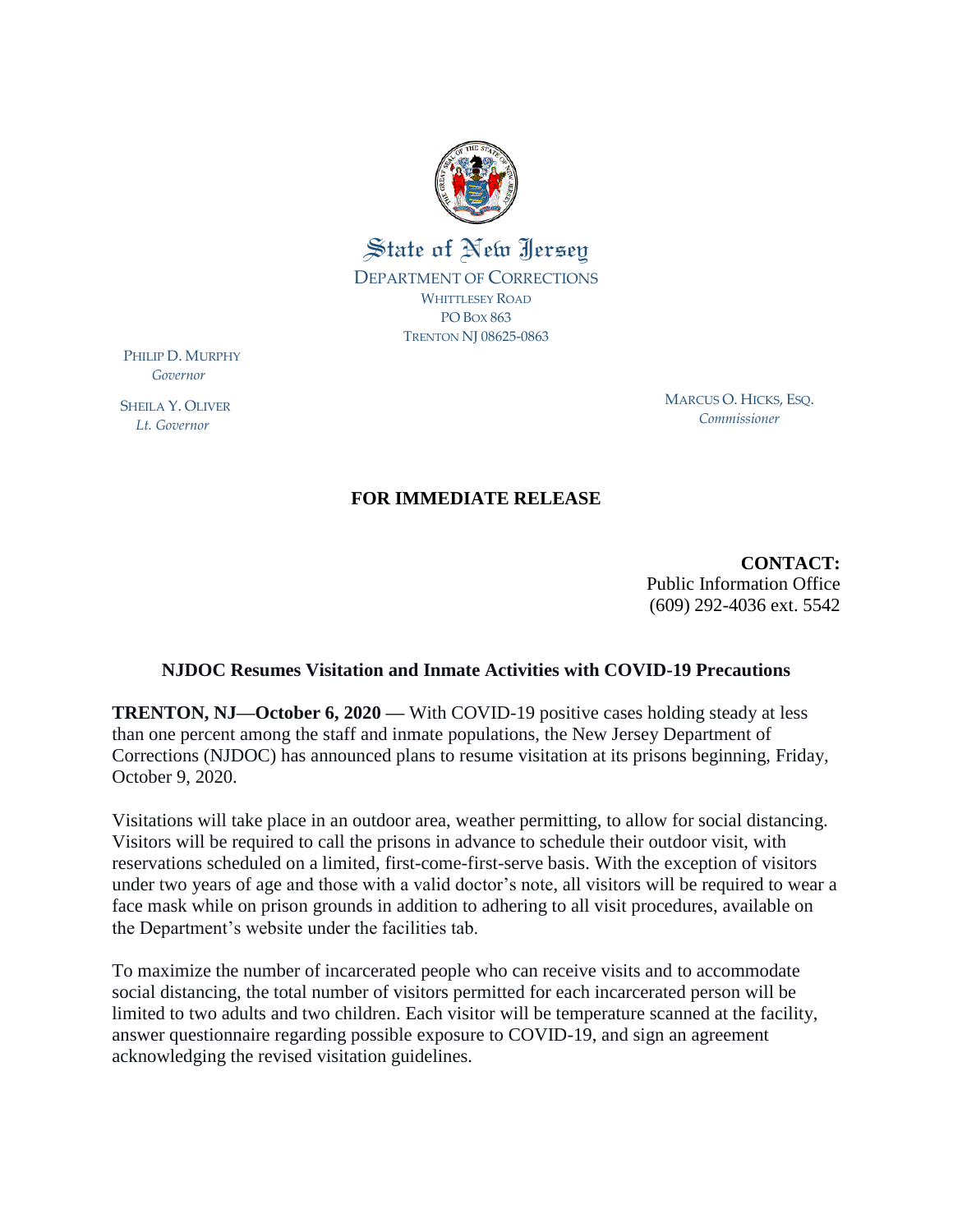"The vast decline of COVID-19 positive cases across our facilities is encouraging and proof that our virus mitigation strategies, including our social distancing efforts, are working," said NJDOC Commissioner Marcus O. Hicks, Esq. "Although we know we cannot go back to normal operations at this time, between our universal testing data and guidance from public health experts, we are able to make informed decisions on the resumption of activities and services that provide much-needed support and some semblance of normalcy for the incarcerated population within a COVID-19 world."

The Department recently resumed select inmate activities, including inter-institutional transfers of inmates from the Central Reception and Assignment Facility (CRAF) to their assigned facility, intake of individuals from the county jails, and inter-Residential Community Release Program house transfers. Transporting of the aforementioned groups includes donning of proper PPE, sanitization of vehicles and social distancing. Individuals entering and transferring within NJDOC facilities will be tested for COVID-19 and held on a 14-day quarantine prior to being placed in the general population within the receiving facilities.

Additionally, the Gateway Substance Abuse Program has resumed individualized treatment programs. In-person one-on-one and small group mental health services are also operational along with select inmate services under the Division of Programs and Community Services, including Successful Transition and Reentry Series (STARS), Chaplaincy Services and State Facilities Education Activities (SFEA) Student-Inmates and adult basic education courses.

All resumed programs will incorporate public health guidance on virus mitigation, including the use of PPE, social distancing and sanitization. Where applicable, group activities will be smaller, and services will be consolidated and more frequent. For example, Chaplaincy Services will include attendee limits, dependent on service location, with certain customs such as handshaking or singing that could result in the spread of COVID-19 suspended. In-person educational instruction will also resume, with independent work provided on alternate weeks.

NJDOC continues to test incarcerated people and staff for COVID-19 at regular intervals. The newly established processes are provisional and may be further modified or rolled back if testing